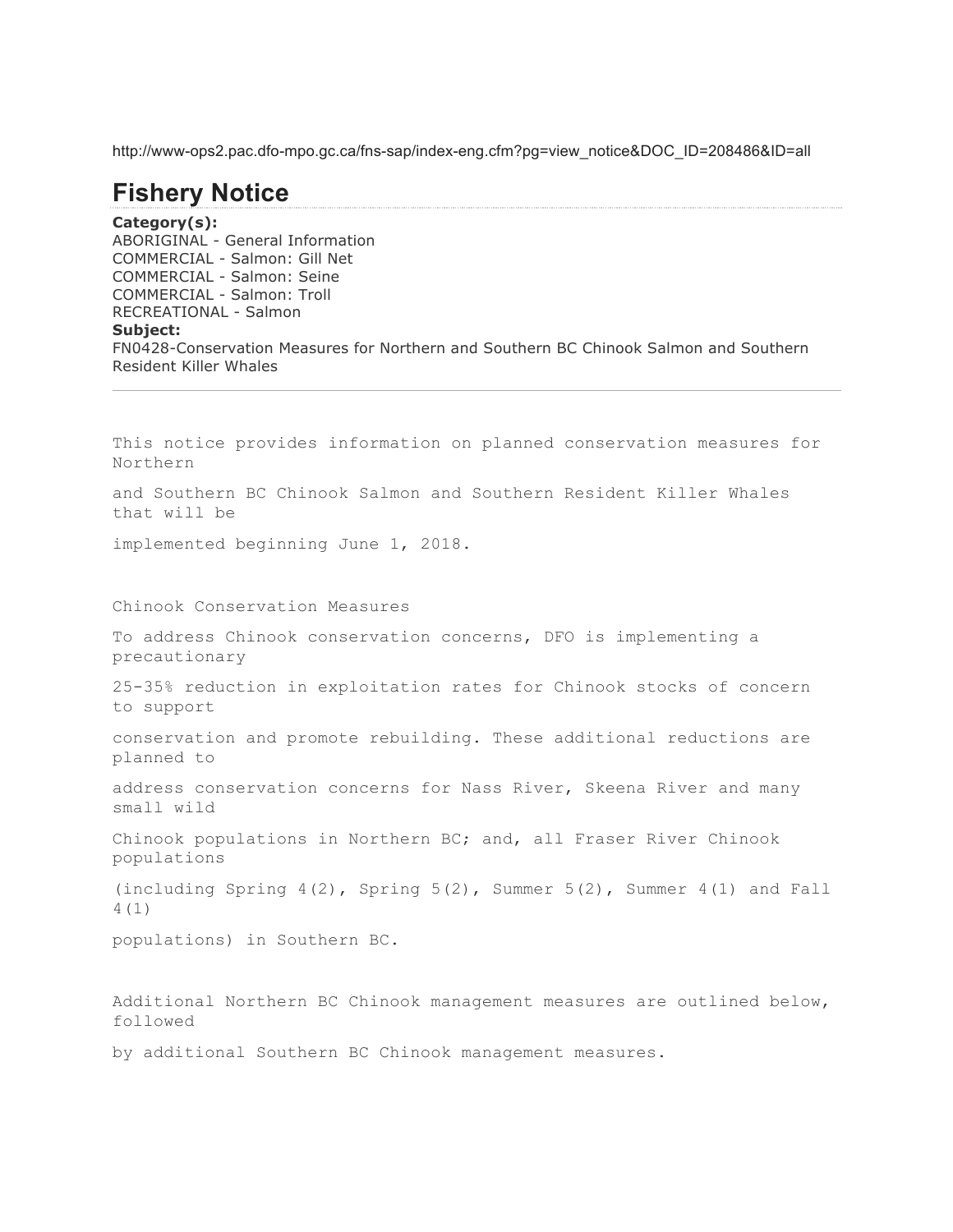---------------------------------------------------------------------- ---- Northern Commercial Fisheries ----------------------------------------------------------------------  $-$ Area F Troll - opening of AABM Chinook fishery delay to July 10 in addition to boundary changes. Refer to the subsequent Fishery Notice for details. ----------------------------------------------------------------------  $----$ Northern Recreational Fisheries ---------------------------------------------------------------------- ---- Please note that possession limits for Chinook Salmon are twice the daily limit. The recreational daily limits of Chinook Salmon are being reduced in North Coast tidal waters as follows: Haida Gwaii: Effective June 1, 2018 to July 9, 2018, the daily limit is one (1) Chinook per day in Areas 1, 2, 142, and that portion of Area 101 west of 131 degrees 40.0 minutes West longitude North Coast: Effective June 1, 2018 to June 15, 2018, the daily limit is one (1) Chinook per day in Areas 3 to 5, 103 to 105, Subarea 102-1, and that portion of Area 101 east of 131 degrees 40.0 minutes West longitude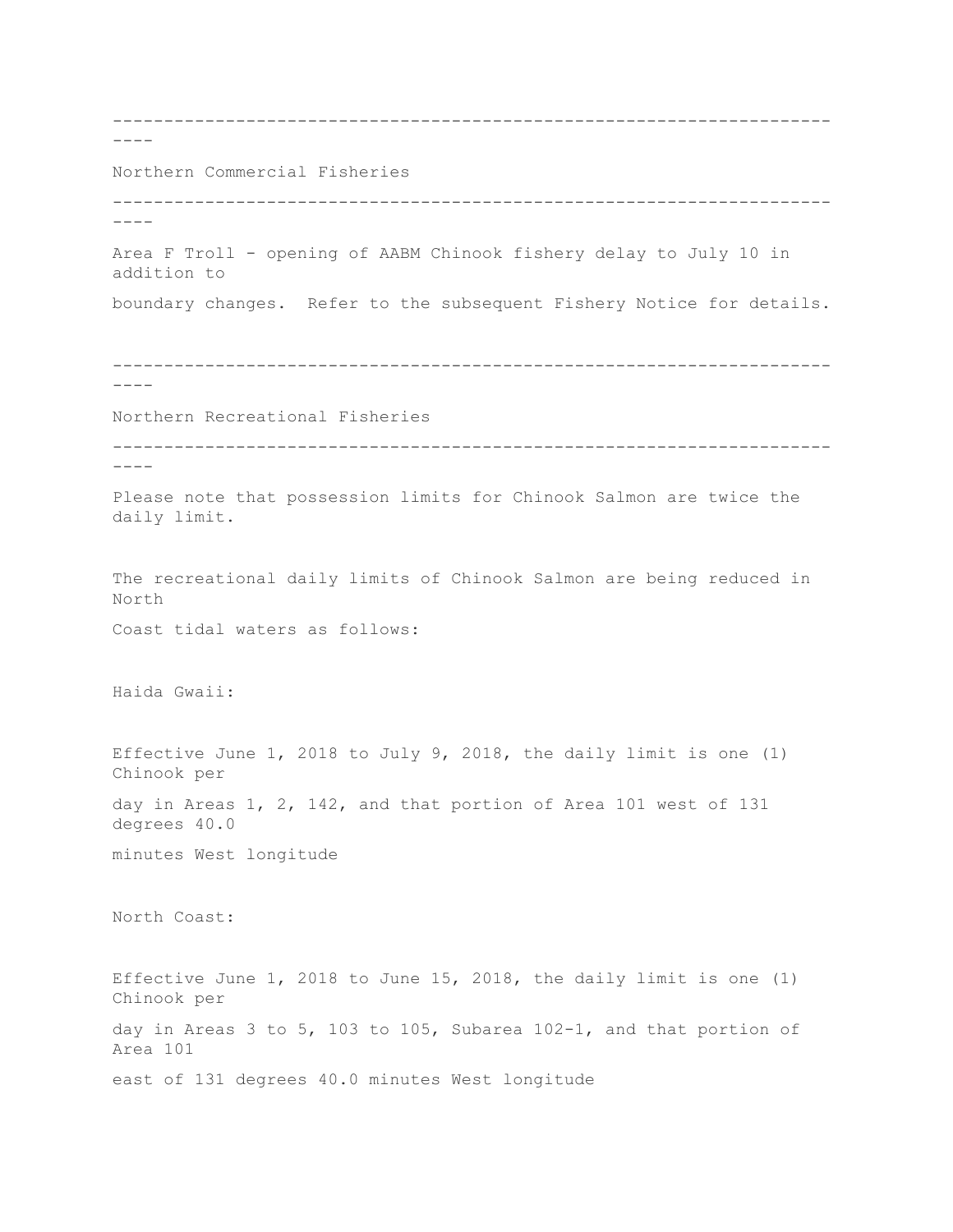Effective June 16, 2018 to July 9, 2018, there is zero (0) retention of Chinook Salmon in Areas 3 to 5, 103 to 105, Subarea 102-1, and that portion of Area 101 east of 131 degrees 40.0 minutes West longitude

Effective July 10, 2018 to July 31, 2018, the daily limit is one (1) Chinook per day in Areas 3 to 5, 103 to 105, Subarea 102-1, and that portion of Area 101 east of 131 degrees 40.0 minutes West longitude

Effective June 1, 2018 to July 31, 2018 the daily limit is one (1) Chinook per

day in Areas 6 and 106

Variation Order Number: 2018-RFQ-0307

Management measures for northern BC non-tidal waters were previously announced

in FN0372 issued May 8, 2018.

## **Fishery Notice**

**Category(s):** RECREATIONAL - Salmon **Subject:** FN0372-RECREATIONAL - Salmon - North Coast - Region 6 - Non-tidal Waters - Salmon Close Time and Chinook Quotas - Effective Immediately

Effective immediately recreational salmon fishing in the entire Skeena River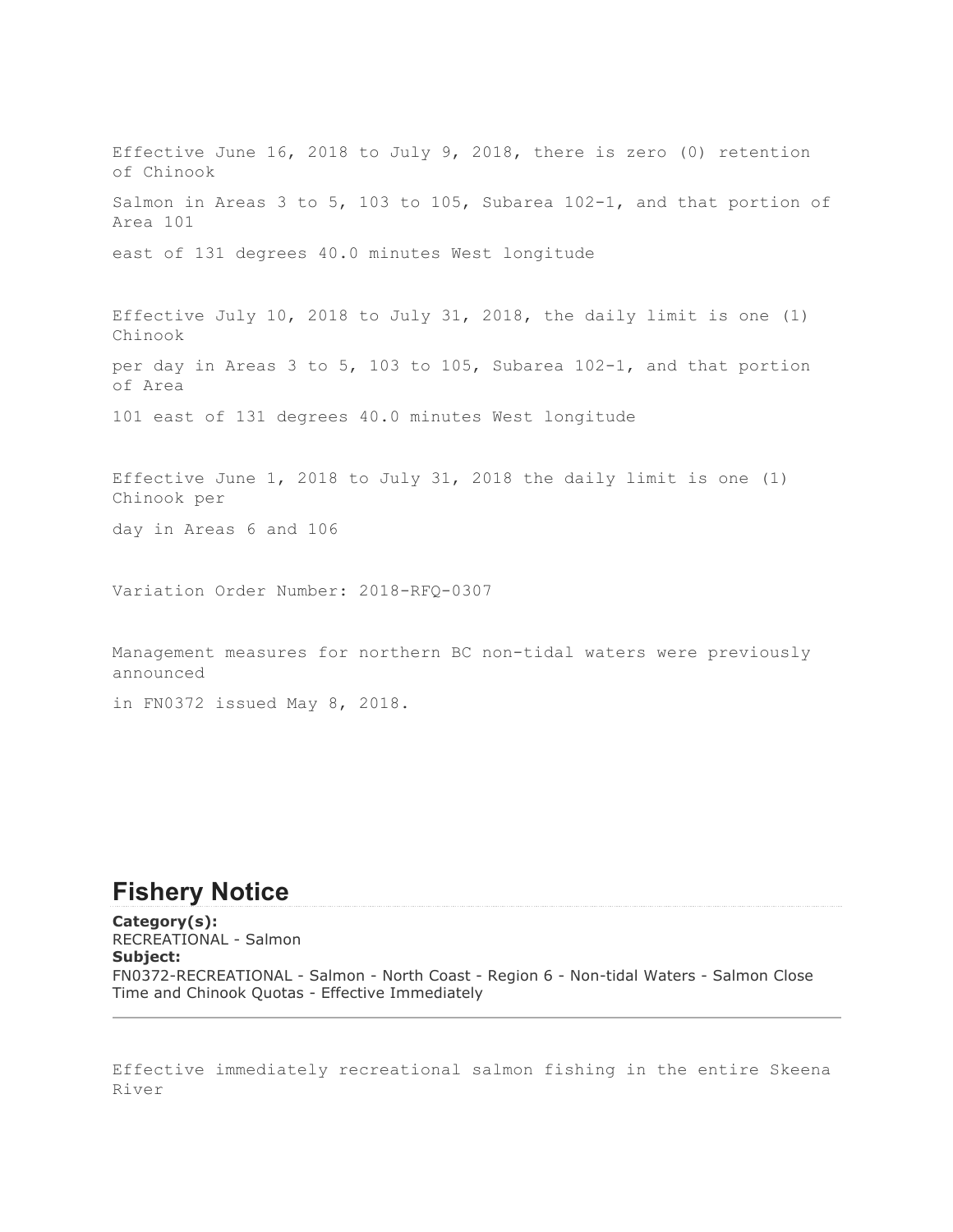Watershed is closed until further notice.

Effective immediately recreational chinook fishing in the entire Nass River Watershed is closed until further notice.

Effective immediately there is no retention of Chinook salmon in all

draining into Pacific Fishery Management Areas 1 to 6 until further notice.

Variation Orders #2018-rfq-272, 2018-rfq-273, 2018-rfq-274, 2018-rfc-275, 2018 rfc-276

Recreational harvesting opportunities for Skeena Coho and Pink salmon may occur

at a later date and will be announced by Fishery Notice.

Please refer to the on-line BC Sport Fishing Guide and future Fishery Notices, for details on confirmed opening dates, times and other restrictions.

http://bcsportfishguide.ca

Notes:

rivers

Did you witness suspicious fishing activity or a violation? If so, please call the Fisheries and Ocean Canada 24-hour toll free Observe, Record, Report line at (800) 465-4336 or the British Columbia's toll-free RAPP line (Report All Poachers and Polluters) at 1-877-952-RAPP (7277).